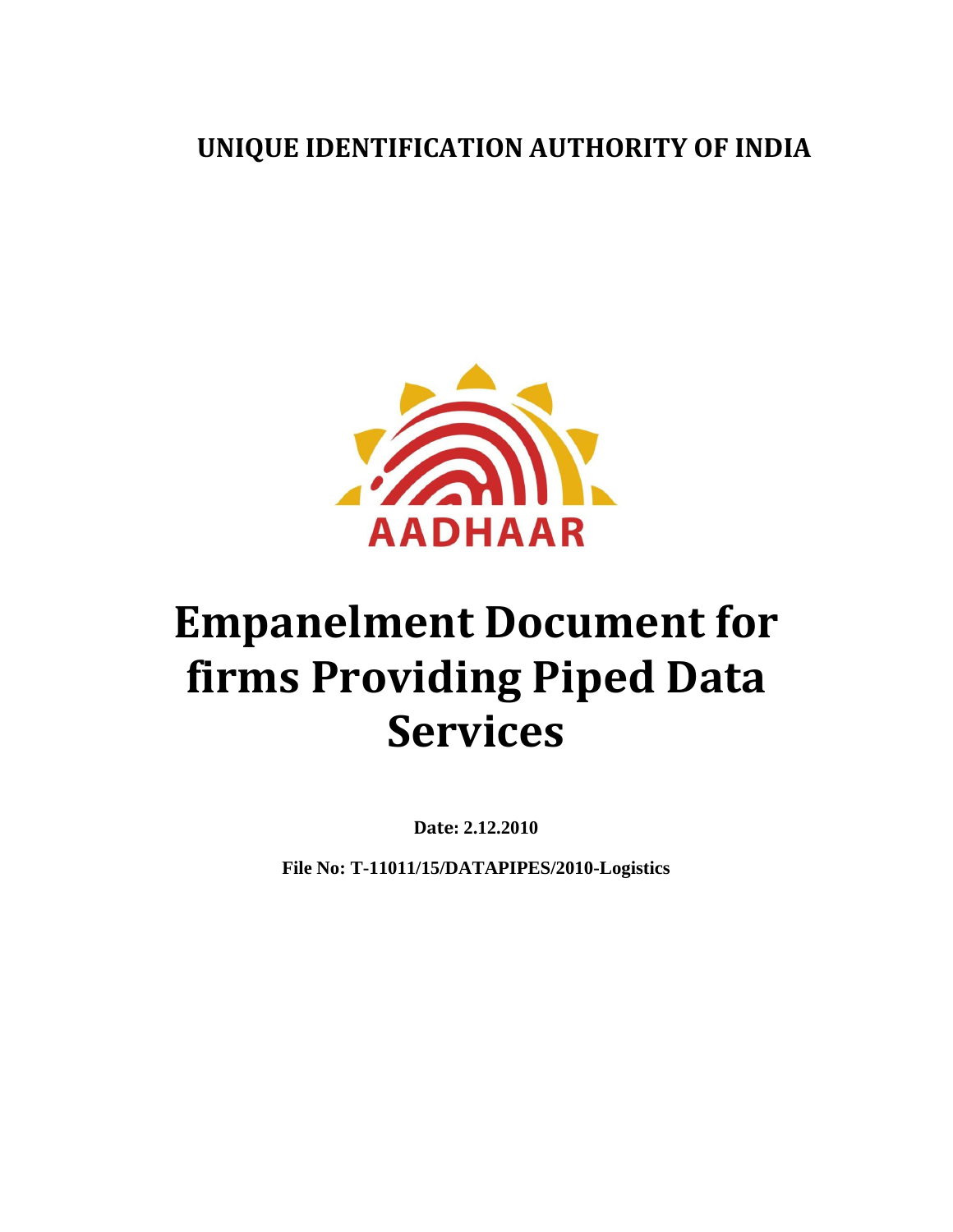#### **Table of Contents**

<span id="page-1-0"></span>

| 1. |                                                                                   |  |
|----|-----------------------------------------------------------------------------------|--|
|    |                                                                                   |  |
| 3. |                                                                                   |  |
|    |                                                                                   |  |
|    |                                                                                   |  |
|    | 4.2. Facilities to be provided by the Enrolment Agency at the Enrolment Center: 5 |  |
|    | 4.3. Terms and conditions incumbent on the Registrar/Enrolment Agency:  5         |  |
|    |                                                                                   |  |
|    |                                                                                   |  |
|    |                                                                                   |  |
|    |                                                                                   |  |
|    |                                                                                   |  |
|    |                                                                                   |  |
|    |                                                                                   |  |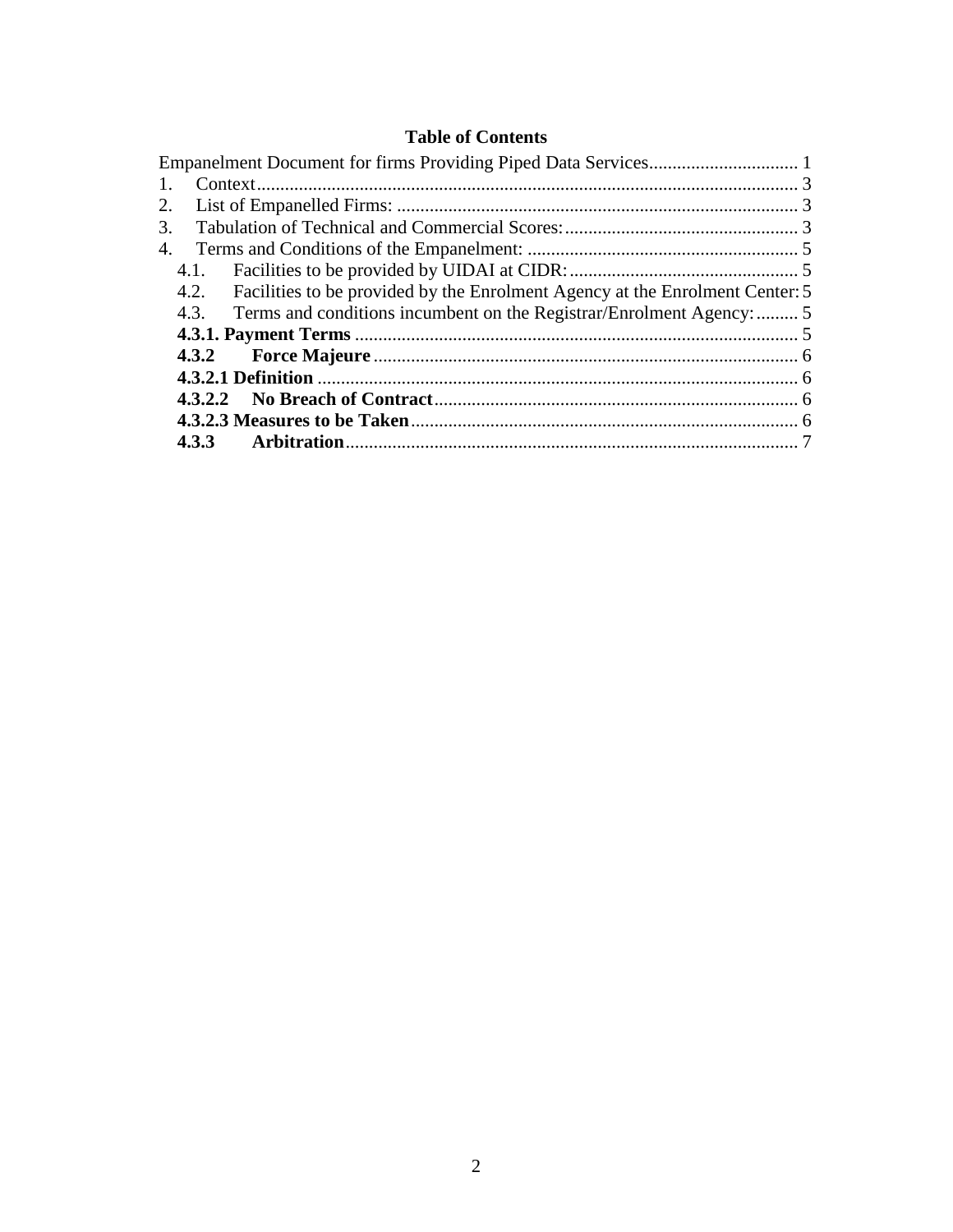### **1. Context**

The UIDAI has conducted an empanelment of piped data service providers to aid the transfer of resident enrolment data from the enrolment centers spread across the country to the CIDR. As a part of this empanelment, the firms were requested to quote the maximum price in INR per megabyte of data successfully uploaded to CIDR. After a technical evaluation by the tender committee 6 firms were declared successfully empanelled by the UIDAI.

| S.No.          | Name of the firm  | <b>Contact</b> | <b>Designation</b> | <b>Contact No.</b> | e-Mail                        |
|----------------|-------------------|----------------|--------------------|--------------------|-------------------------------|
|                |                   | <b>Person</b>  |                    |                    |                               |
| 1.             | M/s Aircel        | Sashwata       | Regional           | 9716499000         | Sashwata.roy@aircel.co.in     |
|                |                   | Roy            | Operations         |                    |                               |
|                |                   |                | Head               |                    |                               |
| 2.             | M/s Bharti Airtel | Ankit Goel     | $Manager -$        | 9910601432         | a.goel@airtel.in              |
|                | Ltd               |                | Enterprise         |                    |                               |
|                |                   |                | <b>Sales</b>       |                    |                               |
|                |                   | Sumit          |                    |                    |                               |
|                |                   | Wadhwa         | Head – Govt.       | 9810898854         | sumit.wadhwa@airtel.in        |
|                |                   |                | and PSU            |                    |                               |
| 3.             | M/s BSNL          | R K            | DGM(EB             | 23318599           | dgmebsales.ncr1 $@$ gmail.com |
|                |                   | Choudhary      | $NCR-I$            |                    |                               |
| $\overline{4}$ | M/s Railtel       | Kumar          | Manager/           | 9717644055         | kbachchan@raitelindia.com     |
|                | Corporation of    | Bachchan       | <b>DNM</b>         |                    |                               |
|                | India Ltd.        |                |                    |                    |                               |
|                |                   | Alok V         | Manager/           | 9818044886         | avagnihotri@raitelindia.com   |
|                |                   | Agnihotri      | Marketing          |                    |                               |
| 5              | M/s Reliance      | Ravi Bhan      |                    | 9310874842         | ravi.k.bhan@relianceada.com   |
|                | Communications    |                |                    |                    |                               |
| 6              | M/s Tata          | Gurusewak      | National           | 9250005190         | gurusewak.singh@tatacommu     |
|                | Communications    | Singh          | Account            |                    | nications.com                 |
|                |                   |                | Manager            |                    |                               |

## <span id="page-2-0"></span>**2. List of Empanelled Firms:**

## <span id="page-2-1"></span>**3. Tabulation of Technical and Commercial Scores:**

As specified in the RFE, the bidders were requested to quote a rate per Megabyte of data transferred for 3 distinct models as defined in Clause 7.1.1, 7.1.2 and 7.1.3 of the RFE.

The technical scores for the bidders are common across all models and three sets commercial scores (one for each model) have been calculated as per the bids received.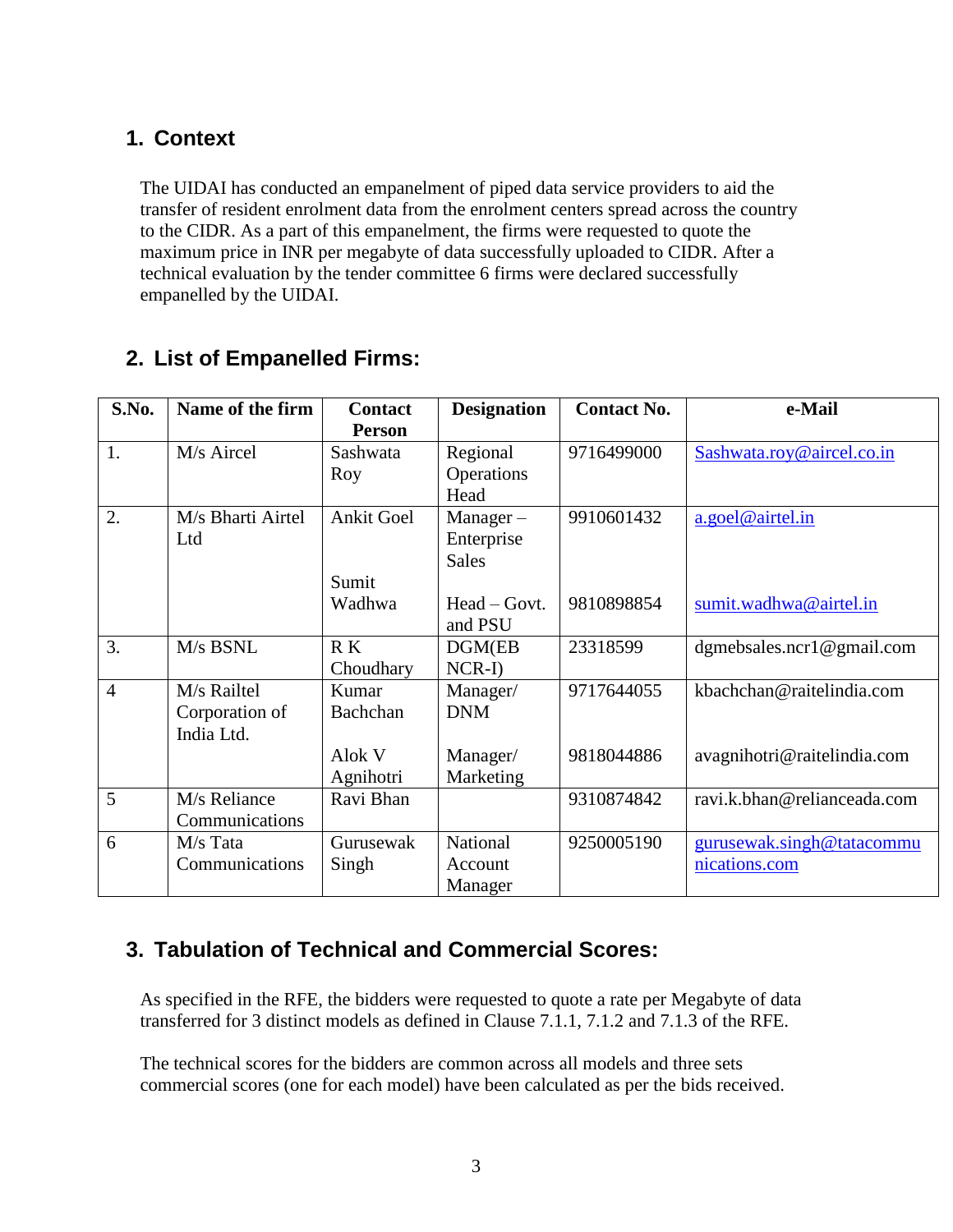| SI.<br>No. | <b>Service Provider</b>                          | <b>Technical</b><br><b>Score</b> | <b>Commercial</b><br><b>Score</b> | <b>Price in INR per MB of</b><br>data transfer for model<br>in 7.1.1. of the RFE (At<br><b>Site Connectivity</b> | <b>Remarks</b>                                                                                    |
|------------|--------------------------------------------------|----------------------------------|-----------------------------------|------------------------------------------------------------------------------------------------------------------|---------------------------------------------------------------------------------------------------|
|            | Aircel                                           | 71.5                             | 16.2                              | 6.10                                                                                                             | <b>Exclusive of Taxes</b>                                                                         |
| 2          | <b>Bharti Airtel</b>                             | 79.7                             | 89.3                              | 1.22                                                                                                             | Inclusive of Service Tax                                                                          |
| ς<br>4     | <b>BSNL</b><br>Railtel Corporation of India Ltd. | 90.1<br>80.9                     | 49.4<br>43.6                      | 2.00<br>2.50                                                                                                     | <b>Exclusive of Taxes</b><br>Tax not specified - Treated as<br>INCLUSIVE of taxes by<br>Committee |
| 5          | <b>Reliance Communications</b>                   | 78                               | 100.0                             | 1.09                                                                                                             | Tax not specified - Treated<br>as INCLUSIVE of taxes by<br>Committee                              |
| 6          | <b>Tata Communications</b>                       | 73.2                             | 18.1                              | 5.45                                                                                                             | <b>Exclusive of Taxes</b>                                                                         |

The three tables below have been tabulated as per the formats specified by Table 2.1, 2.2 and 2.3 on Page 9 of the RFE.

| SI.<br>No.     | <b>Service Provider</b>           | <b>Technical</b><br><b>Score</b> | <b>Commercial</b><br><b>Score</b> | <b>Price in INR per MB of</b><br><b>Data transfer for model</b><br>in 7.1.2. of the RFE (Off<br>site with computerized<br>upload interface) | <b>Remarks</b>                                                       |
|----------------|-----------------------------------|----------------------------------|-----------------------------------|---------------------------------------------------------------------------------------------------------------------------------------------|----------------------------------------------------------------------|
| 1              | Aircel                            | 71.5                             | Did Not Bid                       | Did Not Bid                                                                                                                                 | <b>Exclusive of Taxes</b>                                            |
| $\overline{2}$ | <b>Bharti Airtel</b>              | 79.7                             | 36.4                              | 2.75                                                                                                                                        | Inclusive of Service Tax                                             |
| 3              | <b>BSNL</b>                       | 90.1                             | 35.7                              | 2.54                                                                                                                                        | <b>Exclusive of Taxes</b>                                            |
| 4              | Railtel Corporation of India Ltd. | 80.9                             | 100.0                             | 1.00                                                                                                                                        | Tax not specified - Treated as<br>INCLUSIVE of taxes by<br>Committee |
| 5              | <b>Reliance Communications</b>    | 78                               | 80.0                              | 1.25                                                                                                                                        | Tax not specified - Treated<br>as INCLUSIVE of taxes by<br>Committee |
| 6              | <b>Tata Communications</b>        | 73.2                             | 20.1                              | 4.50                                                                                                                                        | <b>Exclusive of Taxes</b>                                            |

| $\vert$ si.<br>  No. | <b>Service Provider</b> | Technical<br><b>Score</b> | Commercial<br><b>Score</b> | <b>Price in INR for model in</b><br>7.1.3. of the RFE (Off site<br>without computerized<br>upload interface) -<br><b>Inclusive of Service Tax</b><br>@10.36% | <b>Remarks</b>            |
|----------------------|-------------------------|---------------------------|----------------------------|--------------------------------------------------------------------------------------------------------------------------------------------------------------|---------------------------|
|                      | Aircel                  | 71.5                      | Did Not Bid                | Did Not Bid                                                                                                                                                  | <b>Exclusive of Taxes</b> |
|                      | <b>Bharti Airtel</b>    | 79.7                      | 27.6                       | 2.72                                                                                                                                                         | Inclusive of Service Tax  |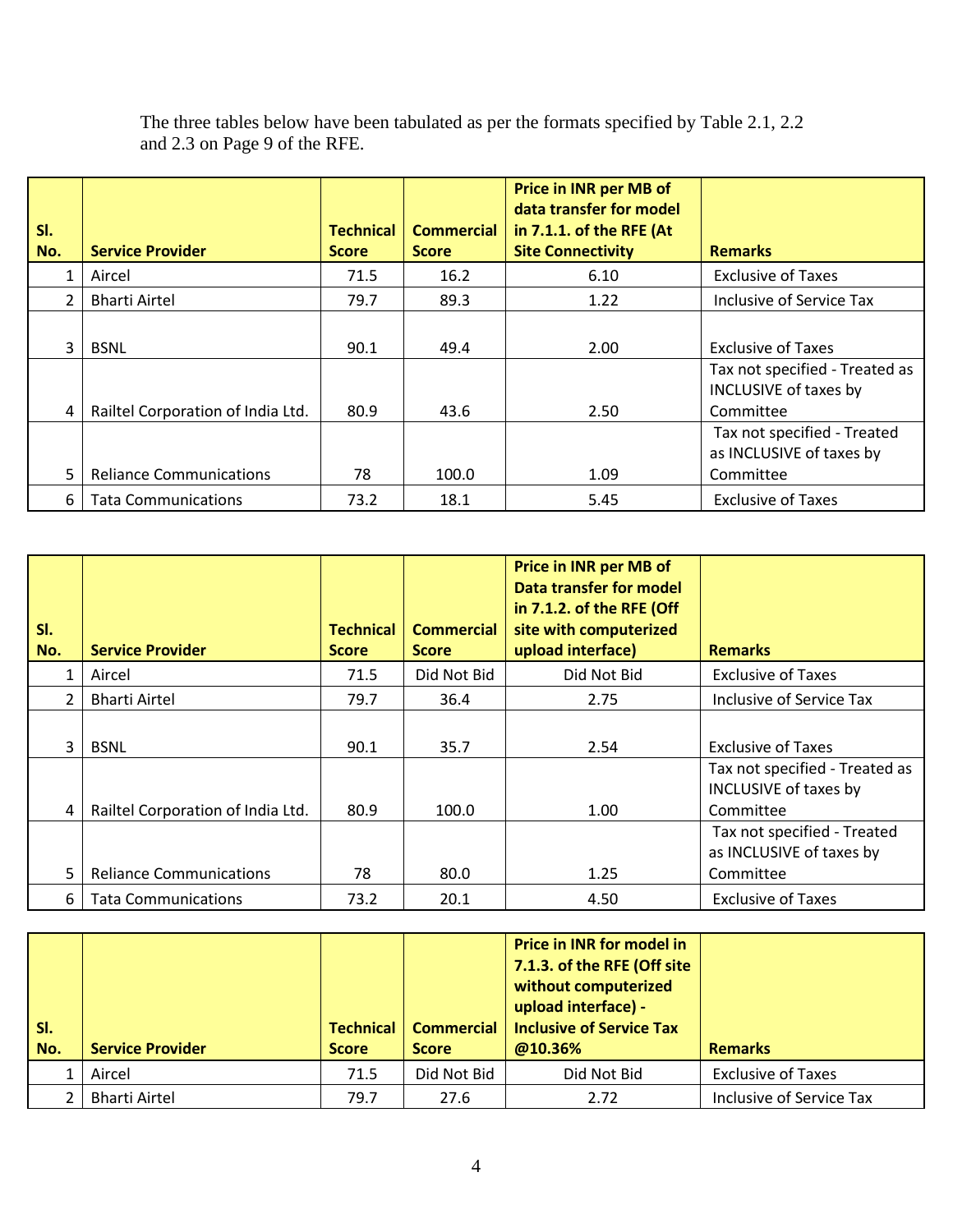|    | <b>BSNL</b>                       | 90.1 | 29.9  | 2.27 | <b>Exclusive of Taxes</b>      |
|----|-----------------------------------|------|-------|------|--------------------------------|
|    |                                   |      |       |      | Tax not specified - Treated as |
|    |                                   |      |       |      | INCLUSIVE of taxes by          |
|    | Railtel Corporation of India Ltd. | 80.9 | 100.0 | 0.75 | Committee                      |
|    |                                   |      |       |      | Tax not specified - Treated    |
|    |                                   |      |       |      | as INCLUSIVE of taxes by       |
|    | <b>Reliance Communications</b>    | 78   | 62.5  | 1.20 | Committee                      |
| 6. | <b>Tata Communications</b>        | 73.2 | 19.4  | 3.50 | <b>Exclusive of Taxes</b>      |

## <span id="page-4-0"></span>**4. Terms and Conditions of the Empanelment:**

- All rates specified above are binding only if the terms and conditions specified below are adhered to.
- The Registrar/EA wishing to engage the services of the empanelled service provider will have to sign a contract with the said service provider before commencement of operations that will detail out mutually agreeable terms and conditions for the period of operation.

#### <span id="page-4-1"></span>**4.1. Facilities to be provided by UIDAI at CIDR:**

- Space for Service Provider equipment (e.g. Routers, Modems, MUX)
- Electrical Power for said equipment

*Note: The Service Provider will not be charged for the same*

#### <span id="page-4-2"></span>**4.2. Facilities to be provided by the Enrolment Agency at the Enrolment Center:**

- Space for Service Provider equipment
- AC Power Supply
- AC Power backup

#### <span id="page-4-3"></span>**4.3. Terms and conditions incumbent on the Registrar/Enrolment Agency:**

• These terms and conditions are incumbent on any Registrar/EA who wishes to engage the services of the empanelled service provider

<span id="page-4-4"></span>

| 4.3.1.       | The Registrar/EA will make payments to the Service Provider on a<br><b>Payment</b>   monthly basis based on the per megabyte usage. |
|--------------|-------------------------------------------------------------------------------------------------------------------------------------|
| <b>Terms</b> |                                                                                                                                     |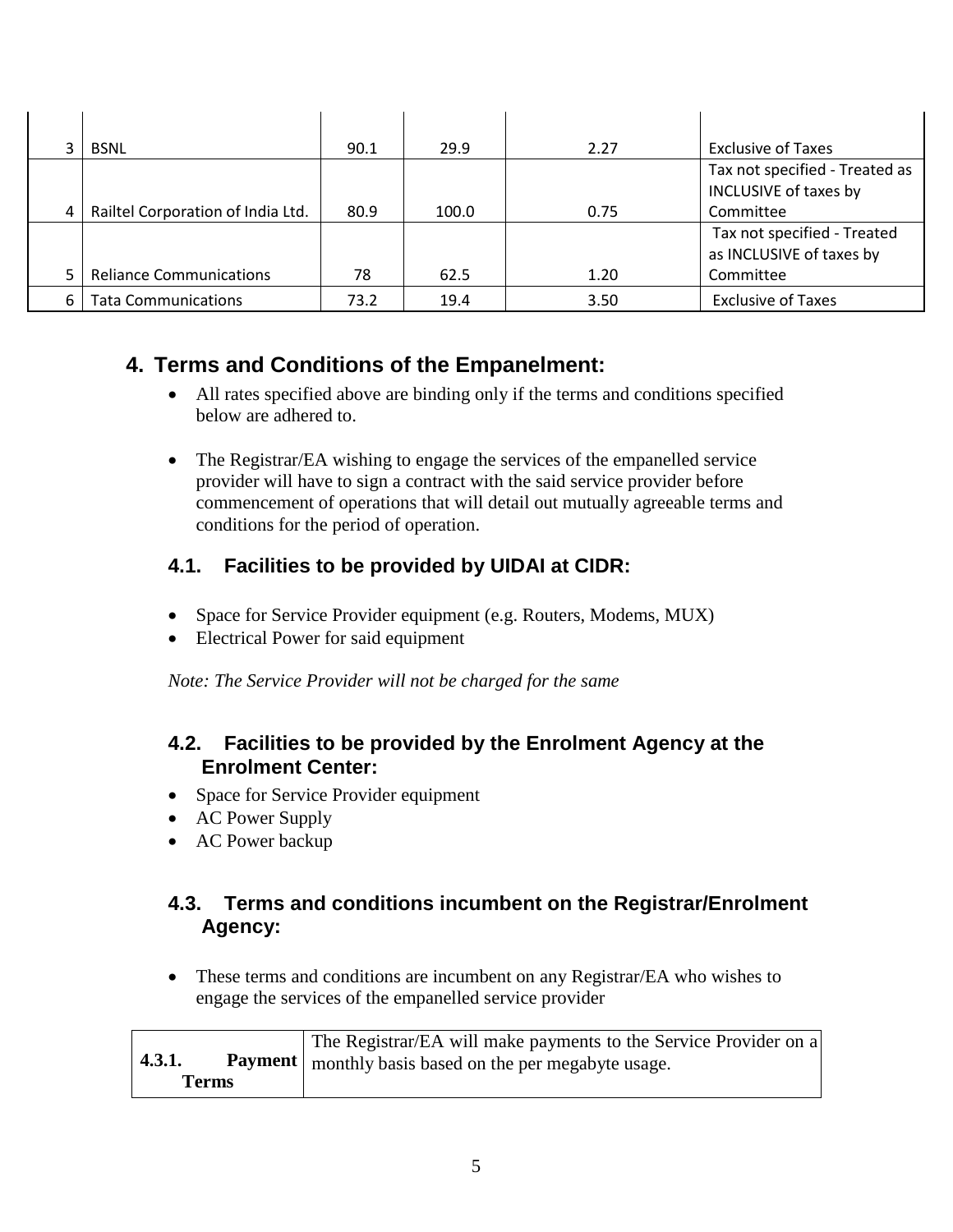<span id="page-5-3"></span><span id="page-5-2"></span><span id="page-5-1"></span><span id="page-5-0"></span>

| <b>4.3.2 Force</b><br><b>Majeure</b>                   |                                                                                                                                                                                                                                                                                                                                                                                                                                                                                                                                                                                                                                                                                                                                                                                                                                                                                                                                                                                                                                                                                                                                                                                                                                                                                                                                        |
|--------------------------------------------------------|----------------------------------------------------------------------------------------------------------------------------------------------------------------------------------------------------------------------------------------------------------------------------------------------------------------------------------------------------------------------------------------------------------------------------------------------------------------------------------------------------------------------------------------------------------------------------------------------------------------------------------------------------------------------------------------------------------------------------------------------------------------------------------------------------------------------------------------------------------------------------------------------------------------------------------------------------------------------------------------------------------------------------------------------------------------------------------------------------------------------------------------------------------------------------------------------------------------------------------------------------------------------------------------------------------------------------------------|
| 4.3.2.1 Definition                                     | a) For the purposes of this Contract, "Force Majeure" means an<br>event which is beyond the reasonable control of a Party, is not<br>foreseeable, is unavoidable and not brought about by or at the<br>instance of the Party claiming to be affected by such events and<br>which has caused the non-performance or delay in performance,<br>and which makes a Party's performance of its obligations<br>hereunder impossible or so impractical as reasonably to be<br>considered impossible in the circumstances, and includes, but is not<br>limited to, war, riots, civil disorder, earthquake, fire, explosion,<br>storm, flood or other extreme adverse weather conditions, strikes,<br>lockouts or other industrial action (except where such strikes,<br>lockouts or other industrial action are within the power of the Party<br>invoking Force Majeure to prevent), confiscation or any other<br>action by Government agencies.<br>(b) Force Majeure shall not include (i) any event which is caused<br>by the negligence or intentional action of a Party or agents or<br>employees, nor (ii) any event which a diligent Party could<br>reasonably have been expected both to take into account at the time<br>of the conclusion of this Contract, and avoid or overcome in the<br>carrying out of its obligations hereunder. |
|                                                        | Force Majeure shall not include insufficiency of funds or<br>(c)<br>inability to make any payment required hereunder.                                                                                                                                                                                                                                                                                                                                                                                                                                                                                                                                                                                                                                                                                                                                                                                                                                                                                                                                                                                                                                                                                                                                                                                                                  |
| 4.3.2.2 N <sub>0</sub><br><b>Breach</b><br>of Contract | The failure of a Party to fulfill any of its obligations under the<br>contract shall not be considered to be a breach of, or default under,<br>this Contract insofar as such inability arises from an event of Force<br>Majeure, provided that the Party affected by such an event (a) has<br>taken all reasonable precautions, due care and reasonable<br>alternative measures in order to carry out the terms and conditions<br>of this Contract, and (b) has informed the other Party as soon as<br>possible about the occurrence of such an event.                                                                                                                                                                                                                                                                                                                                                                                                                                                                                                                                                                                                                                                                                                                                                                                 |
| 4.3.2.3 Measures to<br>be Taken                        | (a) A Party affected by an event of Force Majeure shall continue to<br>perform its obligations under the Contract as far as is reasonably<br>practical, and shall take all reasonable measures to minimize the<br>consequences of any event of Force Majeure.                                                                                                                                                                                                                                                                                                                                                                                                                                                                                                                                                                                                                                                                                                                                                                                                                                                                                                                                                                                                                                                                          |
|                                                        | (b) A Party affected by an event of Force Majeure shall notify the<br>other Party of such event as soon as possible, and in any case not<br>later than fourteen (14) days following the occurrence of such                                                                                                                                                                                                                                                                                                                                                                                                                                                                                                                                                                                                                                                                                                                                                                                                                                                                                                                                                                                                                                                                                                                             |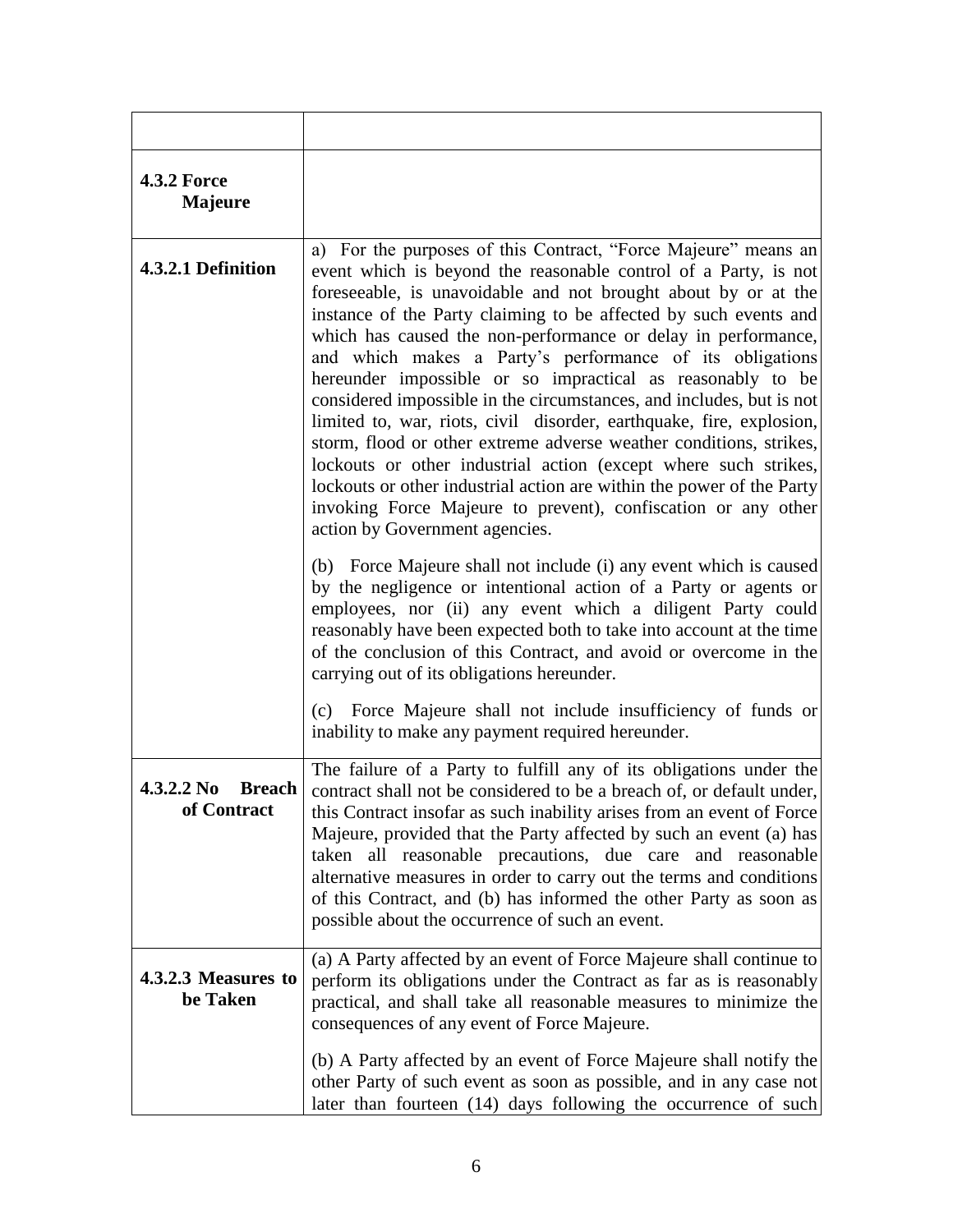<span id="page-6-0"></span>

|                   | event, providing evidence of the nature and cause of such event,<br>and shall similarly give written notice of the restoration of normal<br>conditions as soon as possible.<br>(c) Any period within which a Party shall, pursuant to this<br>Contract, complete any action or task, shall be extended for a<br>period equal to the time during which such Party was unable to<br>perform such action as a result of Force Majeure.<br>(d) During the period of their inability to perform the Services as a<br>result of an event of Force Majeure, the Supplier, upon instructions<br>by the Purchaser, shall either:<br>(i) Demobilize,; or                                                                                                                                                                                                                                                                                                                                                                                                                                                                                                                                                                                                                                                                                                                                                                                                                              |
|-------------------|-----------------------------------------------------------------------------------------------------------------------------------------------------------------------------------------------------------------------------------------------------------------------------------------------------------------------------------------------------------------------------------------------------------------------------------------------------------------------------------------------------------------------------------------------------------------------------------------------------------------------------------------------------------------------------------------------------------------------------------------------------------------------------------------------------------------------------------------------------------------------------------------------------------------------------------------------------------------------------------------------------------------------------------------------------------------------------------------------------------------------------------------------------------------------------------------------------------------------------------------------------------------------------------------------------------------------------------------------------------------------------------------------------------------------------------------------------------------------------|
|                   | (ii) Continue with the Services to the extent possible, in which case<br>the Supplier shall continue to be paid proportionately and on<br>prorata basis, under the terms of this Contract.                                                                                                                                                                                                                                                                                                                                                                                                                                                                                                                                                                                                                                                                                                                                                                                                                                                                                                                                                                                                                                                                                                                                                                                                                                                                                  |
|                   | (e) In the case of disagreement between the Parties as to the<br>existence or extent of Force Majeure, the matter shall be settled<br>according to Clause GC 8.                                                                                                                                                                                                                                                                                                                                                                                                                                                                                                                                                                                                                                                                                                                                                                                                                                                                                                                                                                                                                                                                                                                                                                                                                                                                                                             |
| 4.3.3 Arbitration | In the case of dispute arising upon or in relation to or in<br>(a)<br>connection with the contract between the Purchaser and the<br>Supplier, which has not been settled amicably, any party can refer<br>the dispute for Arbitration under (Indian) Arbitration and<br>Conciliation Act, 1996. Such disputes shall be referred to an<br>Arbitral Tribunal consisting of 3 (three) arbitrators, one each to be<br>appointed by the Purchaser and the Supplier, the third arbitrator<br>shall be chosen by the two arbitrators so appointed by the parties<br>and shall act as Presiding Arbitrator. In case of failure of the two<br>arbitrators, appointed by the parties to reach a consensus regarding<br>the appointment of the third arbitrator within a period of 30 days<br>from the date of appointment of the two arbitrators, the Presiding<br>arbitrator shall be appointed by the authority specified in SC 8.2<br>(a). The Arbitration and Conciliation Act, 1996 and any statutory<br>modification or re-enactment thereof, shall apply to these<br>arbitration proceedings.<br>(b) Arbitration proceedings shall be held in India at the place<br>indicated in SC 8.2 (b) and the language of the arbitration<br>proceedings and that of all documents and communications<br>between the parties shall be English.<br>The decision of the majority of arbitrators shall be final and<br>(c)<br>binding upon both parties. The expenses of the arbitrators as |